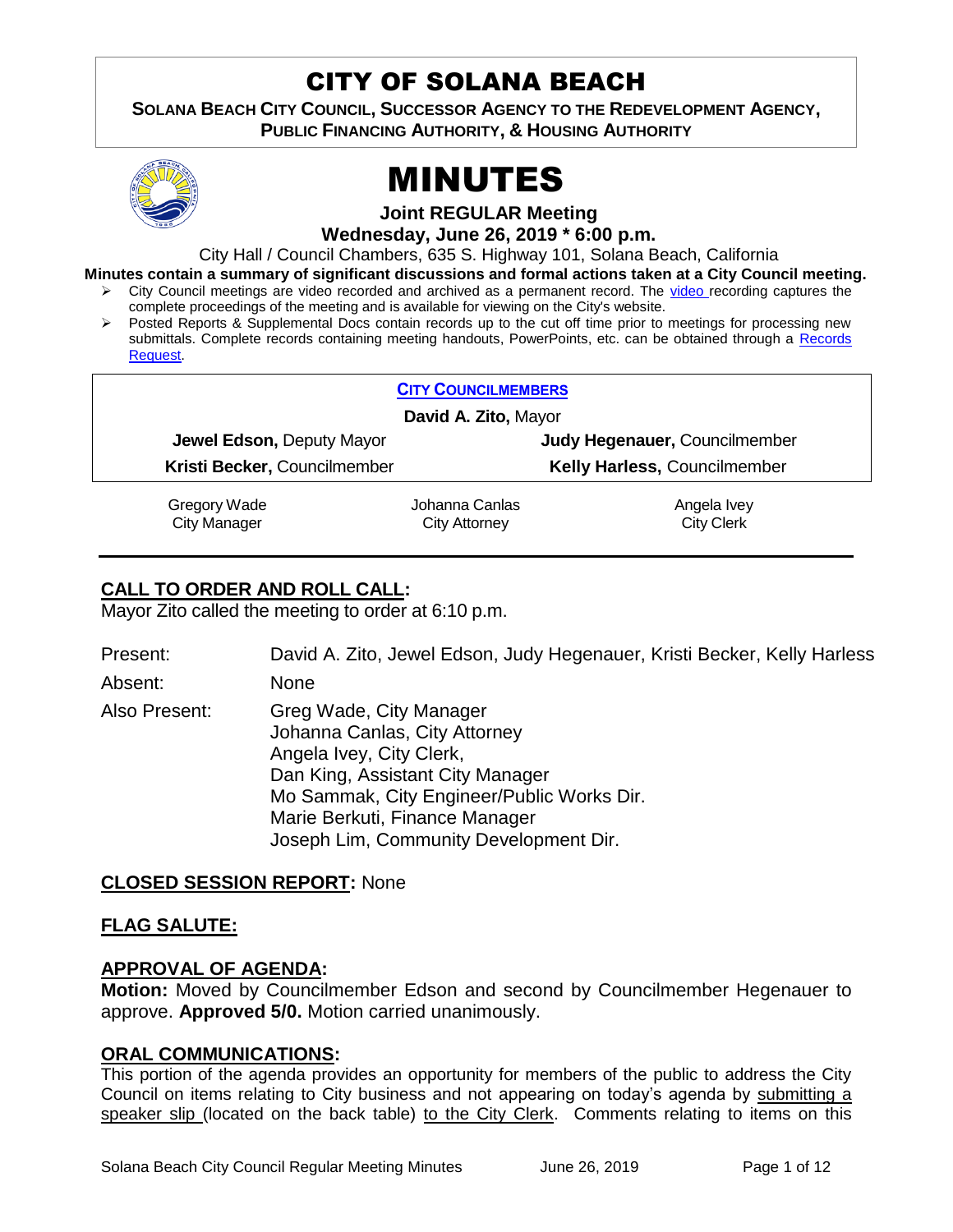evening's agenda are taken at the time the items are heard. Pursuant to the Brown Act, no action shall be taken by the City Council on public comment items. Council may refer items to the City Manager for placement on a future agenda. The maximum time allotted for each presentation is THREE MINUTES (SBMC 2.04.190). Please be aware of the timer light on the Council Dais.

Ashley Mazanec, San Diego Energy District, spoke about missing information from the Solana Beach report to be included to for transparency, the need for the information about region-wide exploration of CCAs that could benefit Solana Energy Alliance with more advanced energy opportunities, and the next Energy Futures webinar scheduled on July 17th .

Gary Martin spoke about returning the San Onofre Nuclear Storage (SONGS) resolution for modifications at the next agenda and that passing a more robust resolution would be a model for other cities.

Andi MacLeod spoke about the San Onofre resolution, appreciated the passing of the resolution, recommending that it be revisited, the need to inspect canisters and contain any accidents, and her request to give extra attention to this issue.

Tracy Richmond spoke about the San Onofre resolution needing further discussion and a stronger resolution.

Cindi Clemons spoke about the San Onofre resolution, whether the new loading would be placed in safer and thicker canisters, and a task force to research the way waste was being reloaded.

Cathy Iwane, Samuel Lawrence Foundation, spoke about the San Onofre resolution, the need to re-word some of the language, the canisters were being to breakage, no monitoring for leaks or corrosions was being performed, and the need for an inspection before they would be moved.

Torgen Johnson spoke about the San Onofre resolution needing to be re-agendized to modify the language to reflect what was most urgent. He presented an image of what cracking in the canisters looked like and spoke about the age of some canisters being 15 years old and that they would be stranded on the beach without the proper relocation.

Layse and Enzo Johnson spoke about the San Onofre Nuclear Storage facility's public safety problem, canisters being prone to cracking, thicker casks that were available for this type of waste, and request to revisit the resolution.

Council discussed an interest in bringing back the resolution, the additional information received since the last meeting, the many community members concerned and their encouragement to bring back the resolution, and consensus to return the resolution at the next meeting.

#### **COUNCIL COMMUNITY ANNOUNCEMENTS / COMMENTARY:**

*An opportunity for City Council to make brief announcements or report on their activities. These items are not agendized for official City business with no action or substantive discussion.*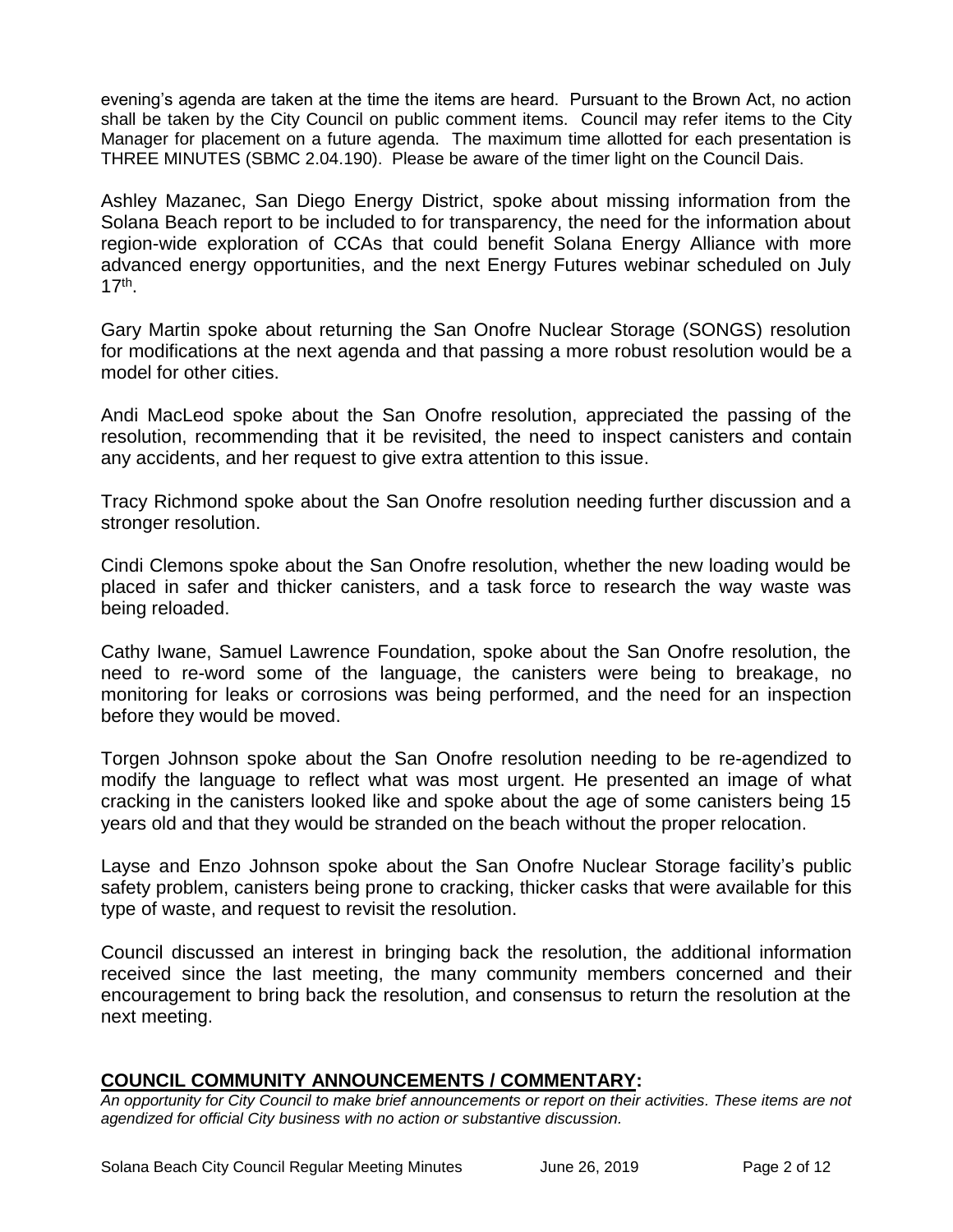Greg Wade, City Manager, introduced Captain Taft, San Diego County Sheriff's Dept.

Captain Taft spoke about the recent televised reports of I.C.E. (Immigration and Customers Enforcement) raids on immigration, that the San Diego Sheriff's department does not participate in any work with ICE, they do not provide information to ICE, the importance of residents trusting the Sheriff's department to report crime and safety for victims to come forward, they do not inquire about immigration during their investigations or inquiries with the public since this was not their focus, and that their priority work was to maintain public safety of the community.

Council announced notices, community meetings, and events.

# **A. CONSENT CALENDAR:** (Action Items) (A.1. - A.11.)

Items listed on the Consent Calendar are to be acted in a single action of the City Council unless pulled for discussion. Any member of the public may address the City Council on an item of concern by submitting to the City Clerk a speaker slip (located on the back table) before the Consent Calendar is addressed. Those items removed from the Consent Calendar by a member of the Council will be trailed to the end of the agenda, while Consent Calendar items removed by the public will be discussed immediately after approval of the Consent Calendar.

#### **A.1. Register Of Demands.** (File 0300-30)

Recommendation: That the City Council

1. Ratify the list of demands for May 25 – June 07, 2019.

# [Item A.1. Report \(click here\)](https://solanabeach.govoffice3.com/vertical/Sites/%7B840804C2-F869-4904-9AE3-720581350CE7%7D/uploads/Item_A.1._Report_(click_here)_06-26-19_-_O.pdf)

**Motion:** Moved by Councilmember Edson and second by Councilmember Becker to approve. **Approved 5/0.** Motion carried unanimously.

#### **A.2. General Fund Adopted Budget for Fiscal Year 2018-19 Changes.** (File 0330-30)

Recommendation: That the City Council

1. Receive the report listing changes made to the Fiscal Year 2018-2019 General Fund Adopted Budget.

#### [Item A.2. Report \(click here\)](https://solanabeach.govoffice3.com/vertical/Sites/%7B840804C2-F869-4904-9AE3-720581350CE7%7D/uploads/Item_A.2._Report_(click_here)_06-26-19_-_O.pdf)

**Motion:** Moved by Councilmember Edson and second by Councilmember Becker to approve. **Approved 5/0.** Motion carried unanimously.

#### **A.3. Emergency Storm Drainpipe Repairs in the Solana Beach Towne Centre Update No. 5.** (File 0850-40)

Recommendation: That the City Council

#### 1. Adopt **Resolution 2019-099**:

- a. Authorizing the appropriation of \$835,000 to the project budget unit in the City CIP Fund.
- b. Authorizing the City Treasurer to amend the FY 2018/19 Adopted Budget accordingly.

[Item A.3. Report \(click here\)](https://solanabeach.govoffice3.com/vertical/Sites/%7B840804C2-F869-4904-9AE3-720581350CE7%7D/uploads/Item_A.3._Report_(click_here)_06-26-19_-_O.pdf)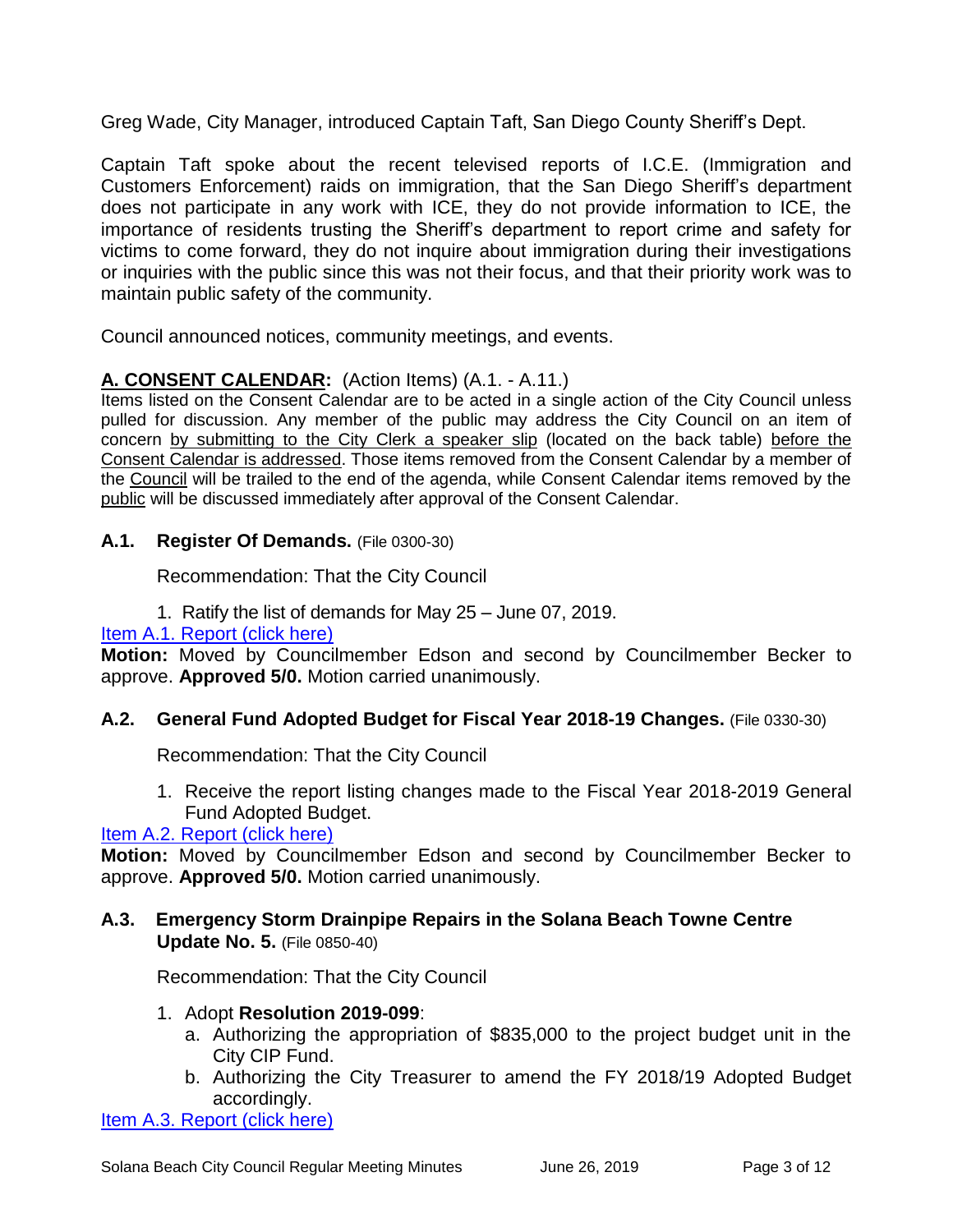**Motion:** Moved by Councilmember Edson and second by Councilmember Becker to approve. **Approved 5/0.** Motion carried unanimously.

# **A.4. Employee Salary, Classification and Compensation Plans.** (File 0510-20, 0520-40)

Recommendation: That the City Council

- 1. Adopt **Resolution 2019-098:**
	- a. Approving FY 2019/20 Salary and Compensation Plans for Executive Management, Mid-Management, Confidential, Marine Safety, Miscellaneous, Fire, City Manager, Part-Time/Seasonal/Temporary employees and Elected Officials.
	- b. Approving and adopting the creation and addition of the Human Resources Director classification and position.
	- c. Approving and adopting the creation of the Recreation Manager job description.
	- d. Approving the reclassification of the current Confidential Administrative Assistant IV incumbent to a management Executive Assistant to the City Manager/City Council position.
	- e. Approving and adopting the updated Finance Director/Treasurer, Deputy Fire Chief and Senior Planner job descriptions.

### [Item A.4. Report \(click here\)](https://solanabeach.govoffice3.com/vertical/Sites/%7B840804C2-F869-4904-9AE3-720581350CE7%7D/uploads/Item_A.4._Report_(click_here)_06-26-19_-_O.pdf)

**Motion:** Moved by Councilmember Edson and second by Councilmember Becker to approve. **Approved 5/0.** Motion carried unanimously.

#### **A.5. Annual Fire Inspection Compliance.** (File 0260-20)

Recommendation: That the City Council

1. Adopt **Resolution 2019-079** accepting a report on the status of all statemandated annual fire inspections in the City of Solana Beach in conjunction with SB 1205 and California Health and Safety Code Section 13146.4 requirements.

#### [Item A.5. Report \(click here\)](https://solanabeach.govoffice3.com/vertical/Sites/%7B840804C2-F869-4904-9AE3-720581350CE7%7D/uploads/Item_A.5._Report_(click_here)_06-26-19_-_O.pdf)

**Motion:** Moved by Councilmember Edson and second by Councilmember Becker to approve. **Approved 5/0.** Motion carried unanimously.

#### **A.6. Fletcher Cove Park Trash Enclosure Removal and Parking Pavement** (File 0730-40)

Recommendation: That the City Council

- 1. Adopt **Resolution 2019-080:**
	- a. Authorizing the City Manager to as complete the Fletcher Cove Park Trash Enclosure Removal & Parking Pavement Project, Bid 2018-06, constructed by BellaKai Construction.
	- b. Authorizing an appropriation of \$11,100, to be reimbursed by EDCO, into the Reimbursement Agreement Revenue Account in the Sand Replenishment TOT CIP Fund.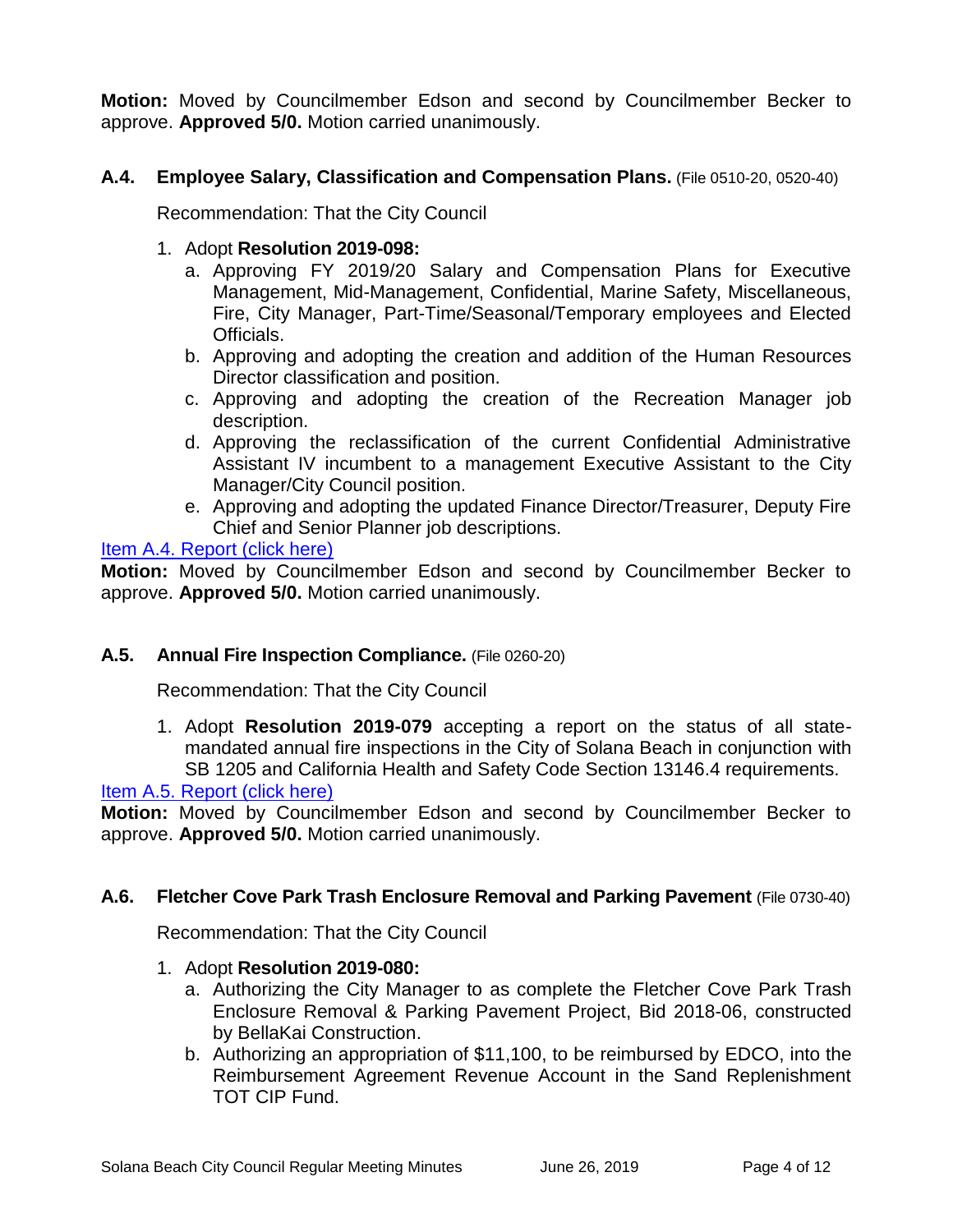- c. Authorizing the City Treasurer to amend the FY 2018/19 Adopted Budget accordingly.
- d. Authorizing the City Clerk to file a Notice of Completion.

# [Item A.6. Report \(click here\)](https://solanabeach.govoffice3.com/vertical/Sites/%7B840804C2-F869-4904-9AE3-720581350CE7%7D/uploads/Item_A.6._Report_(click_here)_06-26-19_-_O.pdf)

**Motion:** Moved by Councilmember Edson and second by Councilmember Becker to approve. **Approved 5/0.** Motion carried unanimously.

#### **A.7. Special Legal Services Agreement Amendment.** (File 0400-05)

Recommendation: That the City Council

1. Adopt **Resolution 2019-095** approving the amendment to the Tosdal Law Firm Professional Services Agreement for Fiscal Year (FY) 2018-19 for an additional \$11,000.

#### [Item A.7. Report \(click here\)](https://solanabeach.govoffice3.com/vertical/Sites/%7B840804C2-F869-4904-9AE3-720581350CE7%7D/uploads/Item_A.7._Report_(click_here)_06-26-19_-_O.pdf)

**Motion:** Moved by Councilmember Edson and second by Councilmember Becker to approve. **Approved 5/0.** Motion carried unanimously.

#### **A.8. Security and Alarm Monitoring Services.** (File 0700-25)

Recommendation: That the City Council

#### 1. Adopt **Resolution 2019-089:**

- a. Authorizing the City Manager to execute a Professional Services Agreement, on behalf of the City, with RSF Security for security and alarm monitoring services in Fiscal Year 2019/20.
- b. Authorizing the City Manager to extend the agreement for up to four additional years at the City's option in an amount not to exceed \$15,000 per year.

[Item A.8. Report \(click here\)](https://solanabeach.govoffice3.com/vertical/Sites/%7B840804C2-F869-4904-9AE3-720581350CE7%7D/uploads/Item_A.8._Report_(click_here)_06-26-19_-_O.pdf)

**Motion:** Moved by Councilmember Edson and second by Councilmember Becker to approve. **Approved 5/0.** Motion carried unanimously.

#### **A.9. Destruction of Obsolete Records.** (File 0170-50)

Recommendation: That the City Council

1. Adopt **Resolution 2019-093** authorizing the destruction of officially obsolete records.

[Item A.9. Report \(click here\)](https://solanabeach.govoffice3.com/vertical/Sites/%7B840804C2-F869-4904-9AE3-720581350CE7%7D/uploads/Item_A.9._Report_(click_here)_06-26-19_-_O.pdf)

**Motion:** Moved by Councilmember Edson and second by Councilmember Becker to approve. **Approved 5/0.** Motion carried unanimously.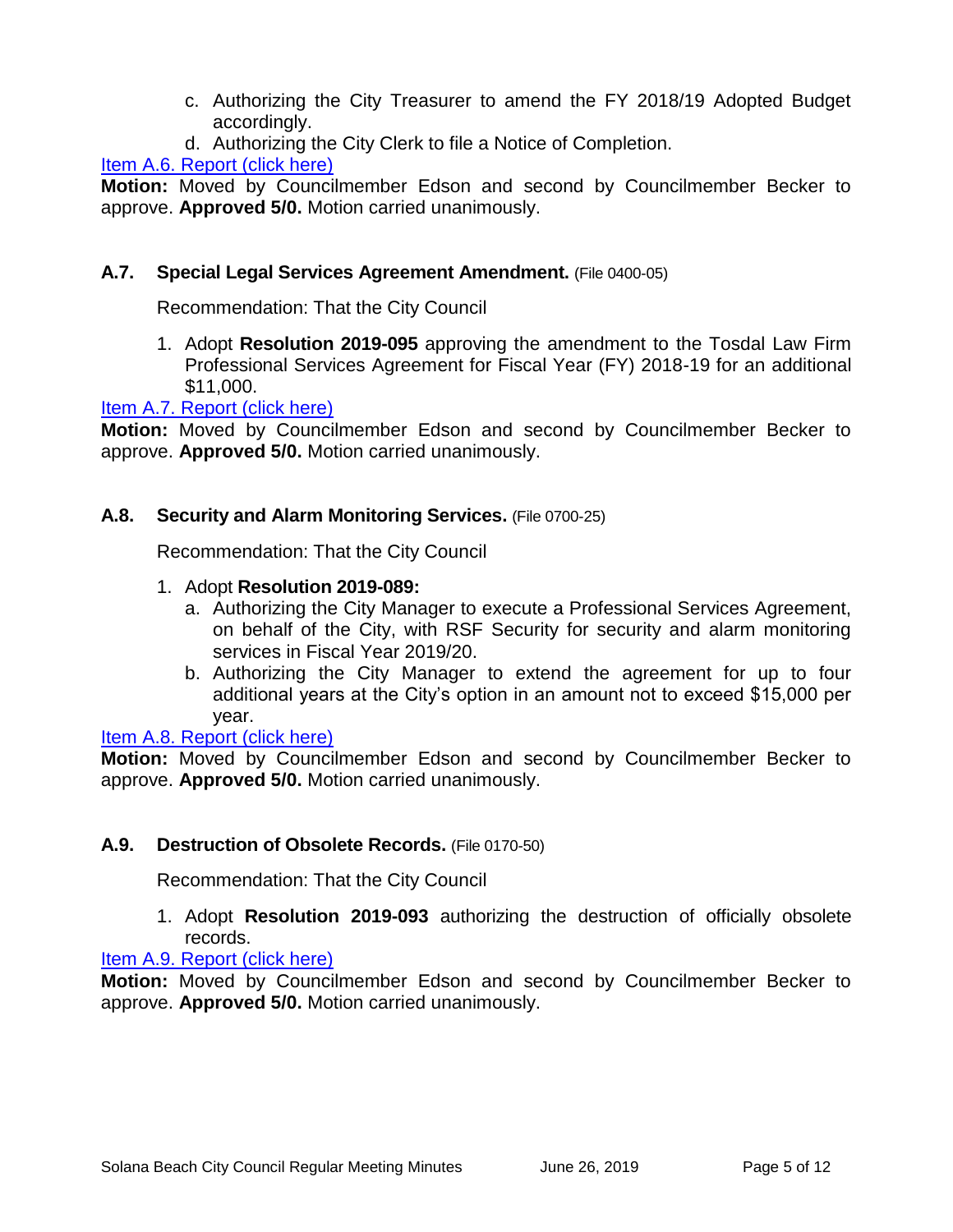#### **A.10. City-Wide Tree Maintenance Services.** (File 0820-25)

Recommendation: That the City Council

- 1. Adopt **Resolution 2019-027:**
	- a. Authorizing the City Manager to execute a one year Professional Services Agreement with West Coast Arborists, in the amount not to exceed \$25,000, for on-call, as-needed City-wide tree trimming.
	- b. Authorizing the City Manager to extend the agreement for up to four additional years at the City's option in an amount not to exceed \$25,000 per year.

#### [Item A.10. Report \(click here\)](https://solanabeach.govoffice3.com/vertical/Sites/%7B840804C2-F869-4904-9AE3-720581350CE7%7D/uploads/Item_A.10._Report_(click_here)_06-26-19_-_O.pdf)

**Motion:** Moved by Councilmember Edson and second by Councilmember Becker to approve. **Approved 5/0.** Motion carried unanimously.

**A.11. Fletcher Cove Community Center Door Replacement Project.** (File 0730-20) – added 6-23-19, 3:00 p.m.

Recommendation: That the City Council

1. Adopt **Resolution 2019-105** approving a contract with GT Door, Inc for \$30,900 and appropriating \$21,000 in Funding for the Fletcher Cove Community Center Door Replacement Project.

[Item A.11. Report \(click here\)](https://solanabeach.govoffice3.com/vertical/Sites/%7B840804C2-F869-4904-9AE3-720581350CE7%7D/uploads/Item_A.11._Report_(click_here)_06-26-19_-_O.pdf)

**Motion:** Moved by Councilmember Edson and second by Councilmember Becker to approve. **Approved 5/0.** Motion carried unanimously.

#### **B. PUBLIC HEARINGS:** (B.1. - B.4.)

This portion of the agenda provides citizens an opportunity to express their views on a specific issue as required by law after proper noticing by submitting a speaker slip (located on the back table) to the City Clerk. After considering all of the evidence, including written materials and oral testimony, the City Council must make a decision supported by findings and the findings must be supported by substantial evidence in the record. An applicant or designee(s) for a private development/business project, for which the public hearing is being held, is allotted a total of fifteen minutes to speak, as per SBMC 2.04.210. A portion of the fifteen minutes may be saved to respond to those who speak in opposition. All other speakers have three minutes each. Please be aware of the timer light on the Council Dais.

#### **B.1. Public Hearing: Solana Beach Coastal Rail Trail Maintenance District Engineer's Report, Annual Levy, and Collection of Assessments** (File 0495-20)

Recommendation: That the City Council

- 1. Conduct the Public Hearing: Open the Public Hearing, Report Council Disclosures, Receive Public Testimony, Close the Public Hearing.
- 2. Adopt **Resolution 2019-081**, approving the Engineer's Report regarding the Coastal Rail Trail Maintenance District.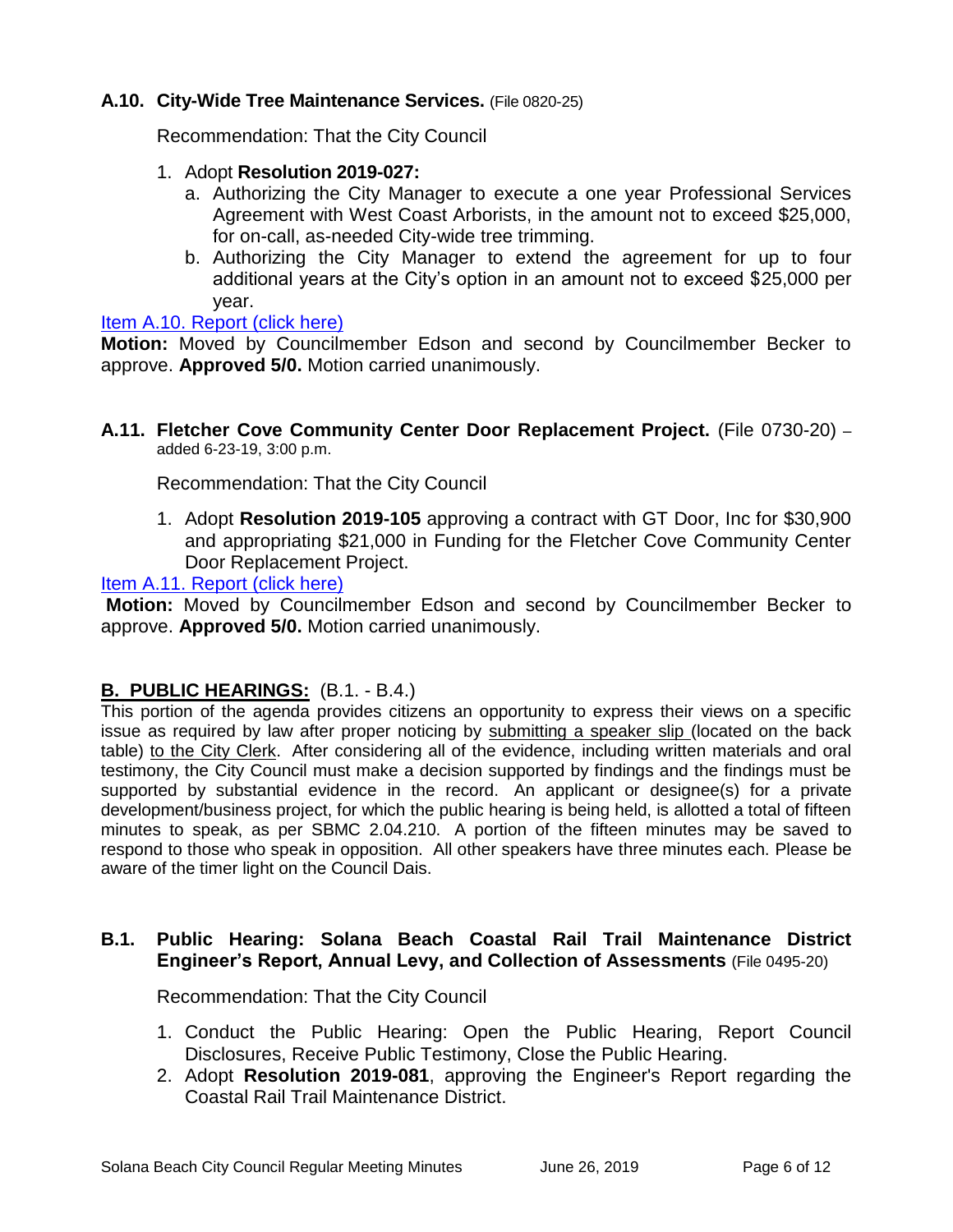3. Adopt **Resolution 2019-082**, ordering the levy and collection of the annual assessments regarding the Coastal Rail Trail Maintenance District for Fiscal Year 2019/20.

[Item B.1. Report \(click here\)](https://solanabeach.govoffice3.com/vertical/Sites/%7B840804C2-F869-4904-9AE3-720581350CE7%7D/uploads/Item_B.1._Report_(click_here)_06-26-19_-_O.pdf)

*Posted Reports & Supplemental Docs contain records up to the cut off time, prior to the start of the meeting, for processing new submittals. The final official record containing handouts, PowerPoints, etc. can be obtained through a Records Request to the City Clerk's Office.*

Greg Wade, City Manager, introduced the item and reviewed the formula for the rate increase.

Mayor Zito opened the public hearing.

Angela Ivey, City Clerk, reposed that no written protest votes were received for the item.

**Motion:** Moved by Councilmember Edson and second by Councilmember Hegenauer to close the public hearing. **Approved 5/0.** Motion carried unanimously.

**Motion:** Moved by Councilmember Edson and second by Councilmember Becker to approve. **Approved 5/0.** Motion carried unanimously.

#### **B.2. Public Hearing: Solana Beach Lighting Maintenance District Engineer's Report, Annual Levy, and Collection of Assessments** (File 0495-20)

Recommendation: That the City Council

- 1. Conduct the Public Hearing: Open the Public Hearing, Report Council Disclosures, Receive Public Testimony and Close the Public Hearing.
- 2. Adopt **Resolution 2019-083**, confirming the diagram and assessment and approving the Engineer's Report.
- 3. Adopt **Resolution 2019-084**, ordering the levy and collection of annual assessments for Fiscal Year 2019/20 and ordering the transmission of charges to the County Auditor for collection.

#### [Item B.2. Report \(click here\)](https://solanabeach.govoffice3.com/vertical/Sites/%7B840804C2-F869-4904-9AE3-720581350CE7%7D/uploads/Item_B.2._Report_(click_here)_06-26-19_-_O.pdf)

*Posted Reports & Supplemental Docs contain records up to the cut off time, prior to the start of the meeting, for processing new submittals. The final official record containing handouts, PowerPoints, etc. can be obtained through a Records Request to the City Clerk's Office.*

Greg Wade, City Manager, introduced the item with no change in rates.

Mayor Zito opened the public hearing.

Angela Ivey, City Clerk, reported that no written protest votes were received.

**Motion:** Moved by Councilmember Edson and second by Councilmember Hegenauer to close the public hearing. **Approved 5/0.** Motion carried unanimously.

**Motion:** Moved by Councilmember Edson and second by Councilmember Hegenauer to approve. **Approved 5/0.** Motion carried unanimously.

#### **B.3. Public Hearing: Solid Waste and Recycling Rate Increases.** (File 1030-15)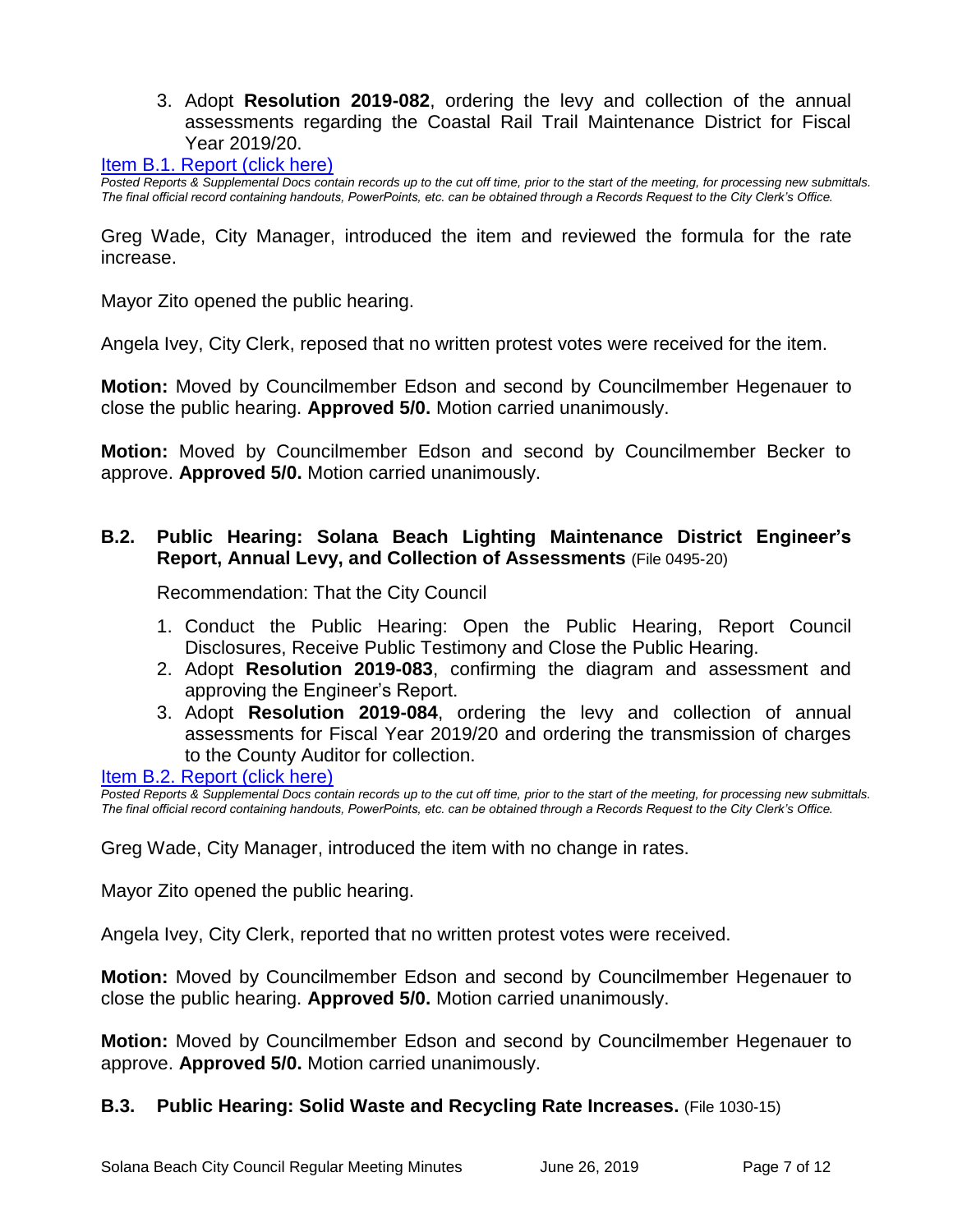Recommendation: That the City Council

- 1. Conduct the Public Hearing: Open the Public Hearing; Report Council disclosures; Report written protests received; Receive Public Testimony; Close the Public Hearing.
- 2. Following the Public Hearing, consider adopting **Resolution 2019–096** approving EDCO's rate review request increasing solid waste and recycling rates for Fiscal Year 2019-20 in accordance with the Franchise Agreement.

[Item B.3. Report \(click here\)](https://solanabeach.govoffice3.com/vertical/Sites/%7B840804C2-F869-4904-9AE3-720581350CE7%7D/uploads/Item_B.3._Report_(click_here)_06-26-19_-_O.pdf)

*Posted Reports & Supplemental Docs contain records up to the cut off time, prior to the start of the meeting, for processing new submittals. The final official record containing handouts, PowerPoints, etc. can be obtained through a Records Request to the City Clerk's Office.*

Greg Wade, City Manager, introduced the item.

Dan King, Assistant City Manager, presented a PowerPoint (on file) reviewing rate changes.

Council, Staff, and Elmer Heap, EDCO General Manger, discussed rates as they compared to other cities and how those who did not currently participate in green waste recycling could do so.

Greg Wade, City Manager, stated that not all fees were alike in the rates paid by various cities, that Solana Beach paid trash, recycling, and a stormwater fee and Coronado did not pay a stormwater, that some jurisdictions paid an AB939 fee and some did not, and that not all franchise fees were the same for all cities.

**Motion:** Moved by Councilmember Edson and second by Councilmember Becker to close the public hearing. **Approved 5/0.** Motion carried unanimously.

**Motion:** Moved by Councilmember Edson and second by Councilmember Harless to approve. **Approved 5/0.** Motion carried unanimously.

#### **B.4. Public Hearing: 984 Avocado Place, Applicant: Weaver, Case 17-18-11** (File 0600-40)

The proposed project meets the minimum objective requirements under the SBMC, may be found to be consistent with the General Plan and may be found, as conditioned, to meet the discretionary findings required as discussed in this report to approve a Development Review Permit (DRP) and administratively issue a Structure Development Permit (SDP) . Therefore, Staff recommends that the City Council:

- 1. Conduct the Public Hearing: Open the Public Hearing, Report Council Disclosures, Receive Public Testimony, and Close the Public Hearing.
- 2. Find the project exempt from the California Environmental Quality Act pursuant to Section 15303 of the State CEQA Guidelines; and
- 3. If the City Council makes the requisite findings and approves the project, adopt **Resolution 2019-092** conditionally approving a DRP and an administrative SDP to construct a new two-story, single-family residence with an attached three-car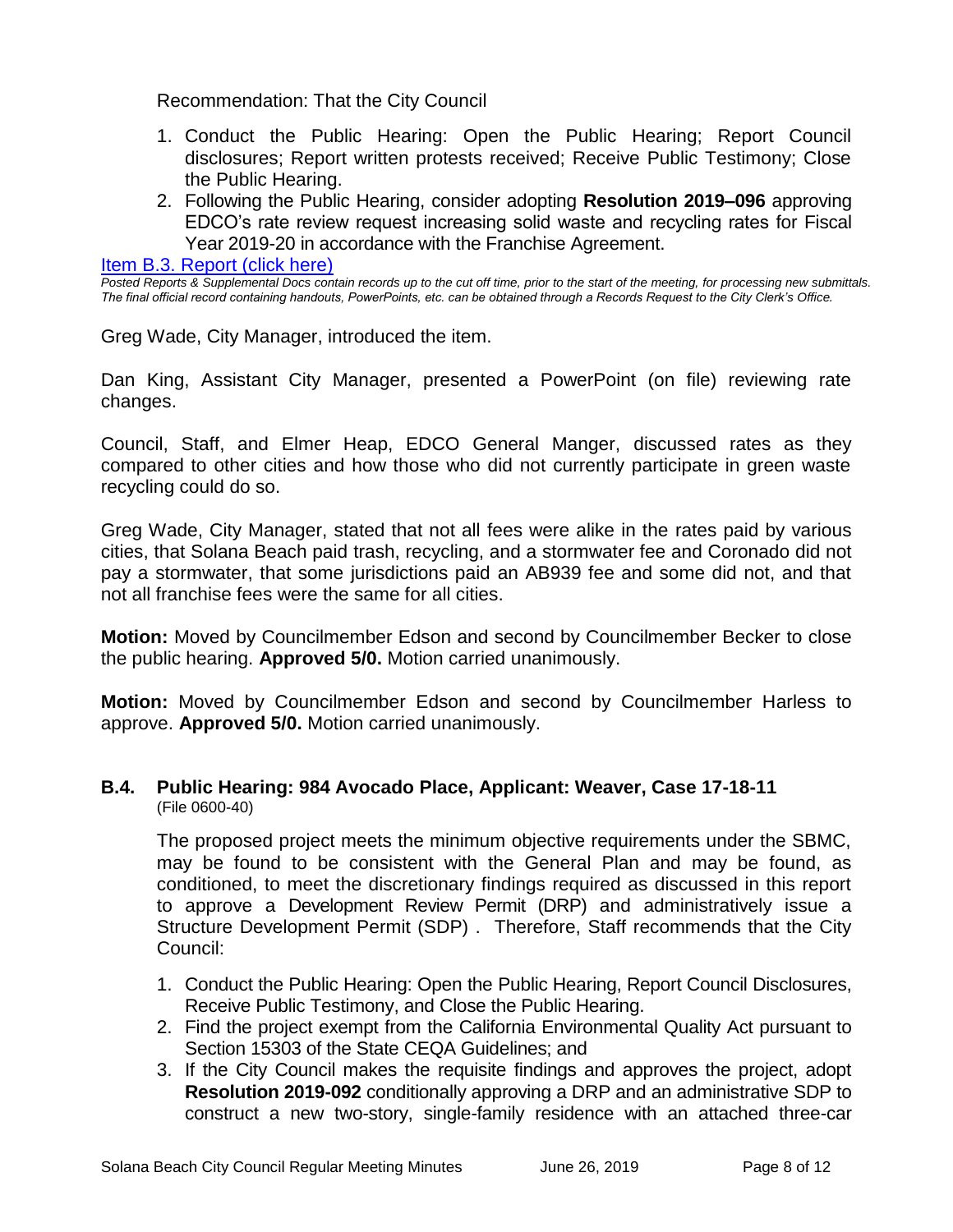garage, a detached accessory dwelling unit, and a detached accessory structure and perform associated site improvements on a vacant lot at 984 Avocado Place, Solana Beach.

[Item B.4. Report \(click here\)](https://solanabeach.govoffice3.com/vertical/Sites/%7B840804C2-F869-4904-9AE3-720581350CE7%7D/uploads/Item_B.4._Report_(click_here)_06-26-19_-_OR.pdf)

[Item B.4. Supplemental Docs \(Updated 6-25](https://solanabeach.govoffice3.com/vertical/Sites/%7B840804C2-F869-4904-9AE3-720581350CE7%7D/uploads/Item_B.4._Supplemental_Docs_(6-25_at_1130am)_-_O.pdf) at 11:30am)

*Posted Reports & Supplemental Docs contain records up to the cut off time, prior to the start of the meeting, for processing new submittals. The final official record containing handouts, PowerPoints, etc. can be obtained through a Records Request to the City Clerk's Office.*

Greg Wade, City Manager, introduced the item

Katie Benson, Associate Planner, presented a PowerPoint (on file).

Council disclosures.

Mark Gross, Applicant's designer, presented a PowerPoint (on file) and spoke about the cut and fill necessary for a garage and parking spaces, the main part of the house being onestory, the only second floor was above the garage for the master suite, its coastal modern style with a low profile roof.

Matt Weaver, applicant, said that they inherited the slopes of Feathers Acres, the lot was a split level house, they purchased the lot two years ago, had addressed the neighborhood and community concerns through a workshop a few months ago with several attendees, that they redesigned the house 3 times to accommodate neighbors' views, a landscape plan with no trees over 16 ft., and positioned the house on the north side of the lot.

Council and the Applicant discussed conditioning the project for solar panel readiness, graywater systems, and E.V. chargers, the one indoor/outdoor access fireplace and the other master bedroom fireplace, non-wood burning fireplaces, and the reduced height of the knoll.

David Levine spoke about his support for the project and their interest in addressing neighbors' concerns.

Blair Pruett spoke about his proximity to the project and his support.

Andrew Carmen spoke about some concerns regarding water erosion on the southwest corner of Avocado during heavy rains, character compatibility of the neighborhood, and large space the project covered on the lot.

Mr. Weaver (rebuttal time remaining) said that the project was 5,600 sq. ft. with the ADU (accessors dwelling unit), there were larger homes in the area, and they spent extensive time on the best solution for the project.

**Motion:** Moved by Councilmember Edson and second by Councilmember Hegenauer to close the public hearing. **Approved 5/0.** Motion carried unanimously.

Council discussed the Applicant's efforts in working with their neighbors, sensitivity to Mr. Carmen's concerns, that most properties in the area were around 5,000 sq. ft. size, the project by not appearing to be overly large as compared to other homes in Feather Acres, non-wood burning fireplaces, the size was similar to another house approved in the area, and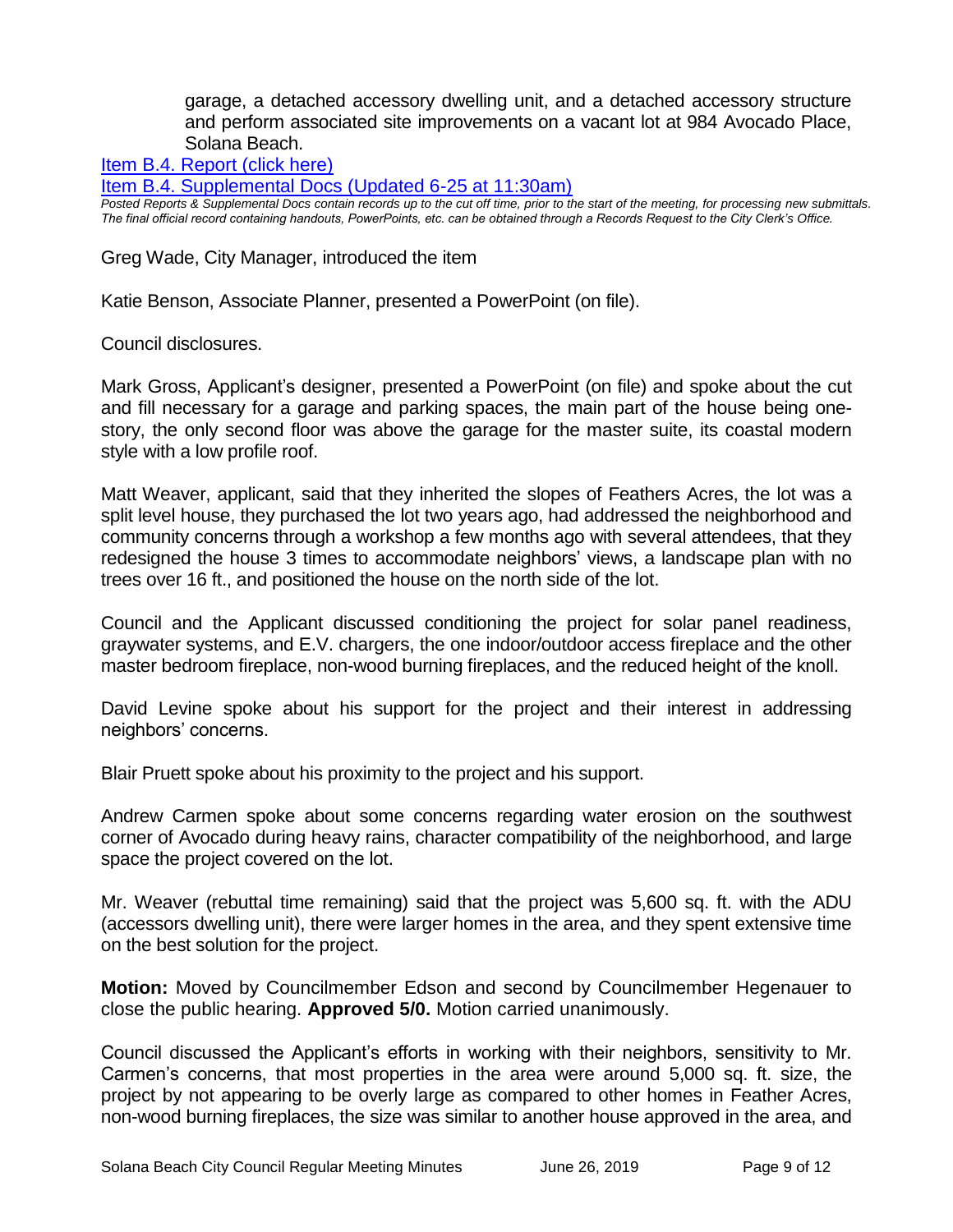that the neighbors were all supportive of the project.

**Motion:** Moved by Councilmember Edson and second by Councilmember Harless to approve with additional conditions regarding hook up to the power as soon as possible, landscape not exceed the existing wall or fence, agree to solar panels, maintain the parking space for the ADU, and a non-wood burning fireplace. **Approved 5/0.** Motion carried unanimously.

Mayor Zito recessed the meeting at 8:12 p.m. for a beak and reconvened at 8:16 p.m.

# **C. STAFF REPORTS**: (C.1. - C.4.)

#### **C.1. Community Grant Program Awards Fiscal Year 2019/20.** (File 0330-25)

Recommendation: That the City Council

- 1. Select the Fiscal Year 2019/20 Community Grant Program recipients and identify an award amount to each recipient.
- 2. Adopt **Resolution 2019-097** authorizing the funding for the selected community grant applicants for financial assistance under the FY 2019/20 Community Grant Program.

#### [Item C.1. Report \(click here\)](https://solanabeach.govoffice3.com/vertical/Sites/%7B840804C2-F869-4904-9AE3-720581350CE7%7D/uploads/Item_C.1._Report_(click_here)_06-26-19_-_O.pdf)

*Posted Reports & Supplemental Docs contain records up to the cut off time, prior to the start of the meeting, for processing new submittals. The final official record containing handouts, PowerPoints, etc. can be obtained through a Records Request to the City Clerk's Office.*

Dan King, Assistant City Manager, introduced the item.

Elba Montes, Jaliscience Folkloric Academy, said that she wanted to answer some questions from the last meeting. She presented a PowerPoint (on file) reviewing the program and its benefits, and spoke about her experience, background, her immigration to the United States at 17 yrs. old, her passion for the program, her work, and continuing to learn how to make it better.

Dan King, Assistant City Manager, presented a PowerPoint (on file) illustrating the Council's allocation preferences submitted before the meeting.

Council discussed allocations.

**Motion:** Moved by Councilmember Becker and second by Councilmember Hegenauer to approve the following allocations.

| Assistance League Rancho San Dieguito            | \$3,000 |
|--------------------------------------------------|---------|
| Boys and Girls Club of San Dieguito              | \$4,570 |
| Casa De Amistad                                  | \$4,570 |
| <b>Community Resource Center</b>                 | \$4,570 |
| Disconnect Collective, Inc.                      | \$4,570 |
| Jaliscience Folkloric Academy                    | \$4,570 |
| La Colonia Community Foundation                  | \$4,570 |
| North Coast Repertory Theatre                    | \$4,570 |
| North County Immigration & Citizenship Center    | \$3,940 |
| San Dieguito River Valley Conservancy            | \$1,500 |
| Solana Beach Civic and Historical Society        | \$4,570 |
| <b>Approved 5/0.</b> Motion carried unanimously. |         |

Solana Beach City Council Regular Meeting Minutes June 26, 2019 Page 10 of 12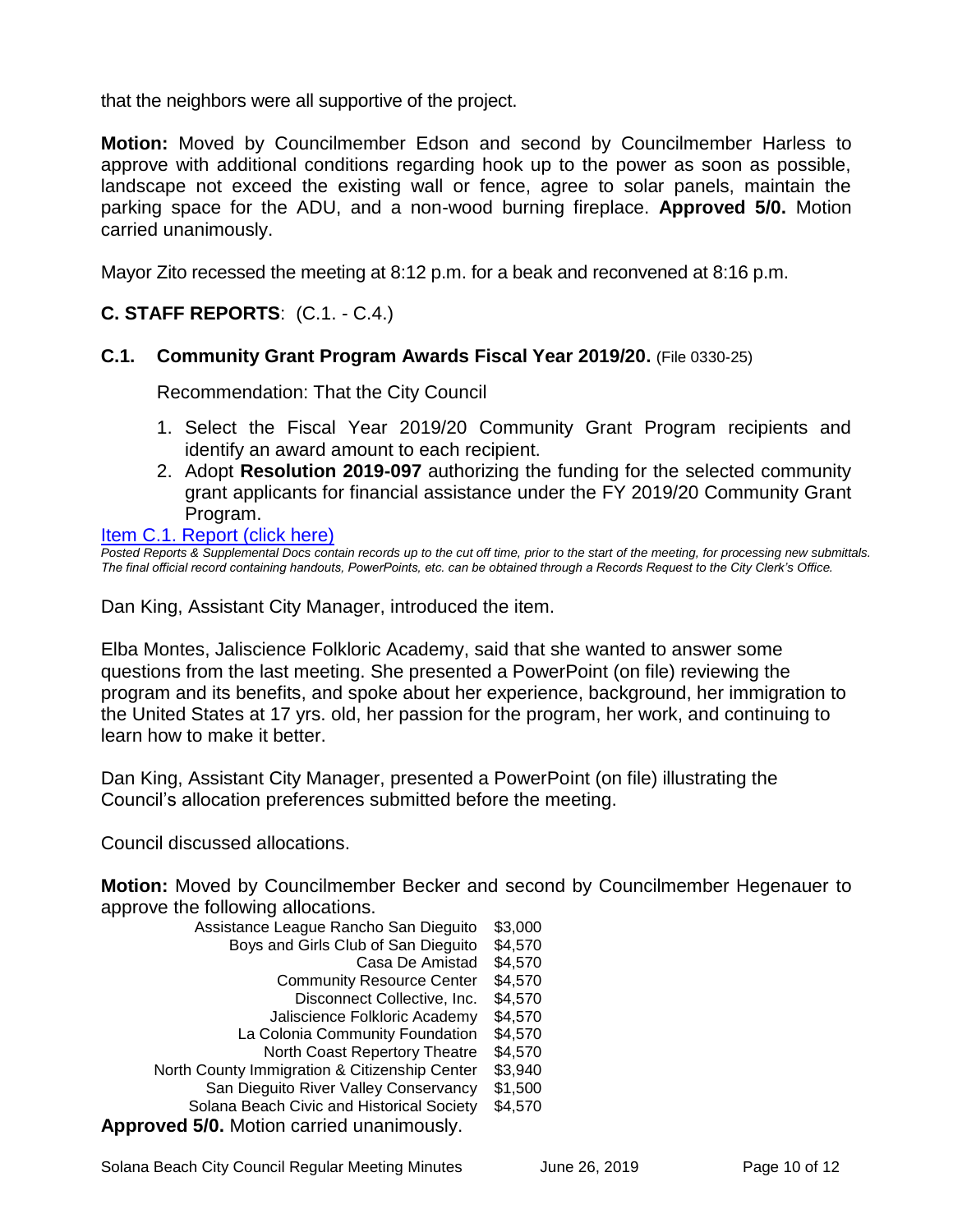#### **C.2.** Adopt (2<sup>nd</sup> Reading) Ordinance 502 – Relating to Chalk Marks on Tires for **Parking Enforcement.** (File 0810-20)

Recommendation: That the City Council

1. Adopt **Ordinance 502** adding SBMC section 10.28.225 relating to chalk marks on vehicle tires for parking enforcement.

*Posted Reports & Supplemental Docs contain records up to the cut off time, prior to the start of the meeting, for processing new submittals. The final official record containing handouts, PowerPoints, etc. can be obtained through a Records Request to the City Clerk's Office.*

**Motion:** Moved by Councilmember Edson and second by Councilmember Becker to approve. **Approved 5/0.** Motion carried unanimously.

#### **C.3. Adopt (2 nd Reading) Ordinance 503 – To Prohibit Consumption and/or Ingestion of Marijuana and Controlled Substances by Minors.** (File 0230-10)

Recommendation: That the City Council

1. Adopt **Ordinance 503** amending SBMC Chapter 7.10 to include marijuana and controlled substances in the social host ordinance.

#### [Item C.3. Report \(click here\)](https://solanabeach.govoffice3.com/vertical/Sites/%7B840804C2-F869-4904-9AE3-720581350CE7%7D/uploads/Item_C.3._Report_(click_here)_06-26-19_-_O.pdf)

*Posted Reports & Supplemental Docs contain records up to the cut off time, prior to the start of the meeting, for processing new submittals. The final official record containing handouts, PowerPoints, etc. can be obtained through a Records Request to the City Clerk's Office.*

**Motion:** Moved by Councilmember Edson and second by Councilmember Hegenauer to approve. **Approved 5/0.** Motion carried unanimously.

#### **C.4. Assembly Bill (AB) 1731 – Short Term Vacation Rentals.** (0480-70)

Recommendation: That the City Council

- 1. Receive this report and consider provisions of AB 1731
- 2. Provide specific direction to Staff on Council's position on AB 1731 for possible inclusion in a letter for distribution to appropriate elected officials.

[Item C.4. Report \(click here\)](https://solanabeach.govoffice3.com/vertical/Sites/%7B840804C2-F869-4904-9AE3-720581350CE7%7D/uploads/Item_C.4._Report_(click_here)_06-26-19_-_O.pdf)

*Posted Reports & Supplemental Docs contain records up to the cut off time, prior to the start of the meeting, for processing new submittals. The final official record containing handouts, PowerPoints, etc. can be obtained through a Records Request to the City Clerk's Office.*

Greg Wade, City Manager, introduced the item.

Jonah Mechanic, President of Share San Diego, presented a PowerPoint (on file) reviewing AB1731 myths and facts, and said that there were only 70 rentals on Zillow for long-term rental in Solana Beach at the peak time of the year, that most were not owned by corporations but individually owned, the lack of a correlation between short-term rental bans and real estate prices, that AB1731 was bad for most parties, and asked Council to oppose the bill.